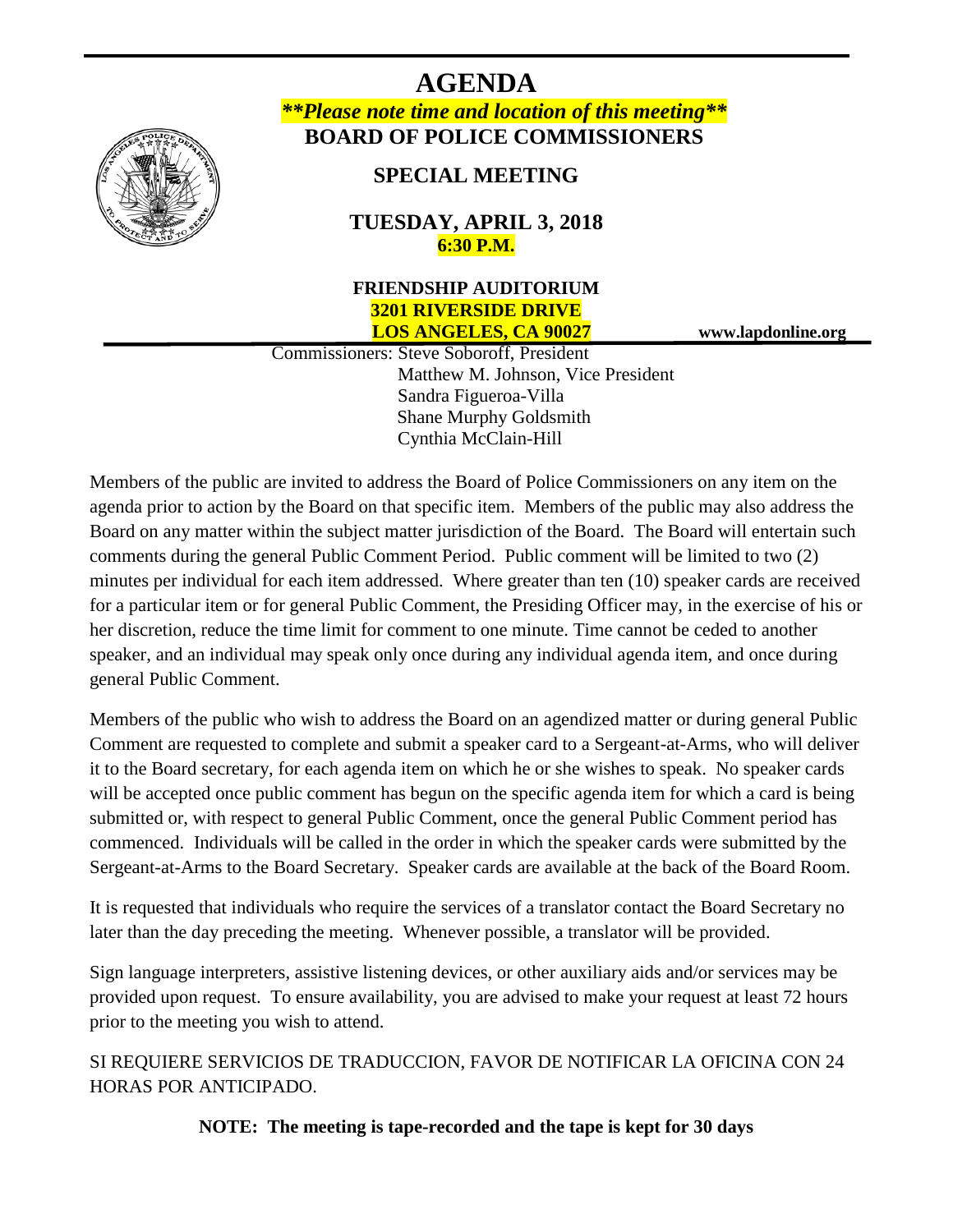#### **1. COUNCILMEMBER COMMENTS**

### **2. CONSENT AGENDA ITEMS**

A. DEPARTMENT'S REPORT, dated March 23, 2018, relative to a monetary donation in the amount of \$660.00, from the Los Angeles Dodgers, LLC., to be utilized for food and recreational activities and events, for the benefit of the Olympic Area Cadet Program, as set forth. **IDPC #18-0112** 

Recommendation(s) for Board action:

APPROVE the Department's report and ACCEPT the donation.

B. DEPARTMENT'S REPORT, dated March 30, 2018, relative to the donation of California Gang Node database guidelines training, valued at \$771.86, from the Los Angeles Police Foundation, for the benefit of the Gang and Narcotics Division, as set forth. **[\[BPC #18-0114\]](http://www.lapdpolicecom.lacity.org/040318/BPC_18-0114.pdf)** 

Recommendation(s) for Board action:

APPROVE the Department's report and ACCEPT the donation.

C. DEPARTMENT'S REPORT, dated March 30, 2018, relative to the donation of a venue and food, valued at \$1,681.00, from the Holiday Inn Express, for the benefit of Operations-Valley Bureau, as set forth. [\[BPC #18-0115\]](http://www.lapdpolicecom.lacity.org/040318/BPC_18-0115.pdf)

Recommendation(s) for Board action:

APPROVE the Department's report and ACCEPT the donation.

#### **3. REGULAR AGENDA ITEMS**

A. DEPARTMENTS REPORT, dated March 23, 2018, relative to the Ethics Enforcement Section Quarterly Report, Fourth Quarter, 2017, as set forth. **[\[BPC #18-0113\]](http://www.lapdpolicecom.lacity.org/040318/BPC_18-0113.pdf)** 

Recommendation(s) for Board action:

RECEIVE the Department's report and DIRECT the Office of the Inspector General to submit an analysis of this report along with any appropriate recommendations to the Board.

B. DEPARTMENT'S REPORT, dated March 29, 2018, relative to the Gang and Narcotics Division Audit (AD No. 17-011), as set forth. **[\[BPC #18-0116\]](http://www.lapdpolicecom.lacity.org/040318/BPC_18-0116.pdf)** 

Recommendation(s) for Board action:

APPROVE the Department's report.

### **4. REPORT FROM THE COMMANDING OFFICERS, HOLLYWOOD AND NORTHEAST AREA AND OPERATIONS – CENTRAL BUREAU AND WEST BUREAU**